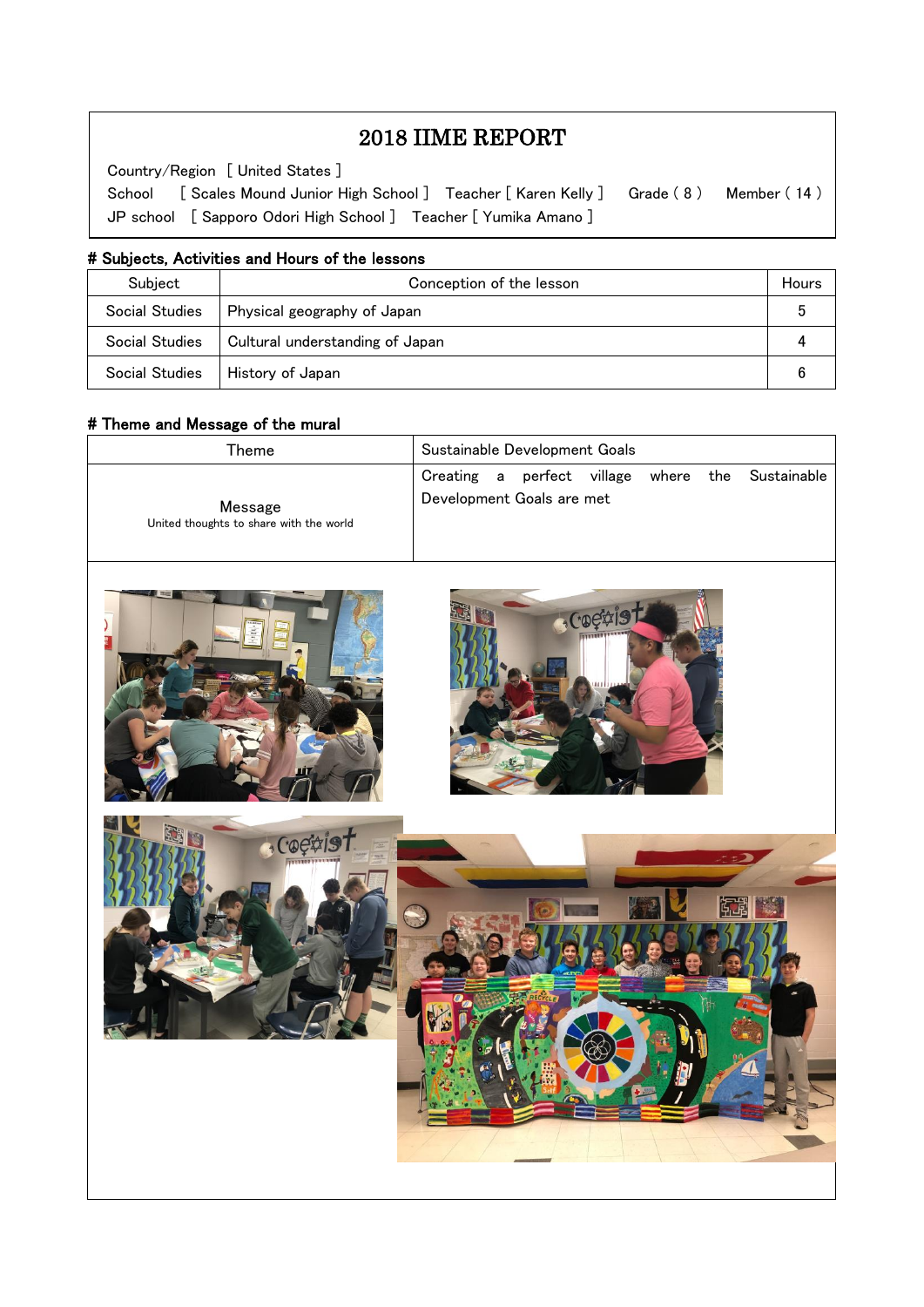#### # Effects and Problems

| Effects your students have gained               | Points for further improvement                      |
|-------------------------------------------------|-----------------------------------------------------|
| The students learned about the Sustainable      | It would be nice if the students could contact each |
| Development Goals and the importance on how     | other directly, instead of the teachers writing the |
| everyone in the world needs to work together to | posts on the forum. I think it would be a great     |
| reach these goals.                              | interaction for students to freely communicate with |
|                                                 | each other.                                         |
|                                                 |                                                     |

#### # How has your impression toward your partner's country/region and the world changed?

| Changes in the students                             | Changes in the teachers                             |
|-----------------------------------------------------|-----------------------------------------------------|
| The students have a better understanding of being a | Teachers around the world work very hard to bring   |
| teenager outside of the United States. They also    | the best educational experiences to their students. |
| have learned many things about the country of Japan |                                                     |
| and the people. They also learned about the         |                                                     |
| importance of the Sustainable Development Goals.    |                                                     |
|                                                     |                                                     |

## # Flow of the Activity

| Content                                          | Month            | What you did                                                                                                                                                                                                                                                                                                                                       | Your students attitude/reflection                                                                                                                                                                                                                                                                                | Subject                  |
|--------------------------------------------------|------------------|----------------------------------------------------------------------------------------------------------------------------------------------------------------------------------------------------------------------------------------------------------------------------------------------------------------------------------------------------|------------------------------------------------------------------------------------------------------------------------------------------------------------------------------------------------------------------------------------------------------------------------------------------------------------------|--------------------------|
| MEET<br>Self-<br>introduction                    | Aug $-$<br>Sept  | We sent introduction letters<br>and learned about being a<br>teenager in each other's<br>countries                                                                                                                                                                                                                                                 | Students realized being a teenager in a<br>different country is the same as being a<br>teenager in the United States                                                                                                                                                                                             | Social<br><b>Studies</b> |
| <b>SHARE</b><br>Research on<br>the theme         | $Oct. -$<br>Nov. | We messaged through the<br>Students learned about the Sustainable<br>forum and answered<br>Development Goals. They also analyzed<br>questions about the<br>which goals are important in our region<br>Sustainable Development<br>and in other locations around the world.<br>Goals explaining which goals<br>we thought were the most<br>important |                                                                                                                                                                                                                                                                                                                  | Social<br><b>Studies</b> |
| <b>UNITE</b><br>United message/<br>Mural design  | Nov              | We shared questions and<br>answers about the<br>Sustainable Development<br>Goals                                                                                                                                                                                                                                                                   | Students analyzed why the Sustainable<br>Development Goals are important around<br>the world and analyzed why the focus on<br>goals and needs are different in other<br>countries                                                                                                                                | Social<br><b>Studies</b> |
| <b>CREATE</b><br>Mural painting                  | $Jan -$<br>Feb   | Working in groups, students<br>designed each area of the<br>mural, selecting pictures or<br>drawing pictures. Students<br>drew the mural ideas and<br>then painted the images                                                                                                                                                                      | Students were very stressed during the<br>drawing of mural, they were afraid they<br>did not have good artistic skills. All<br>students in the group had to help with<br>the painting. Some of the students found<br>out they can be artistic. It was exciting<br>to watch each student find his/her<br>talents. | Social<br><b>Studies</b> |
| <b>APPRECIATE</b><br>Reflection/<br>Appreciation | Feb              | We hung the mural in the<br>school hallway for students<br>and community to enjoy                                                                                                                                                                                                                                                                  | They students realized they do have<br>artistic abilities and are very proud of<br>their partner mural                                                                                                                                                                                                           | Social<br><b>Studies</b> |